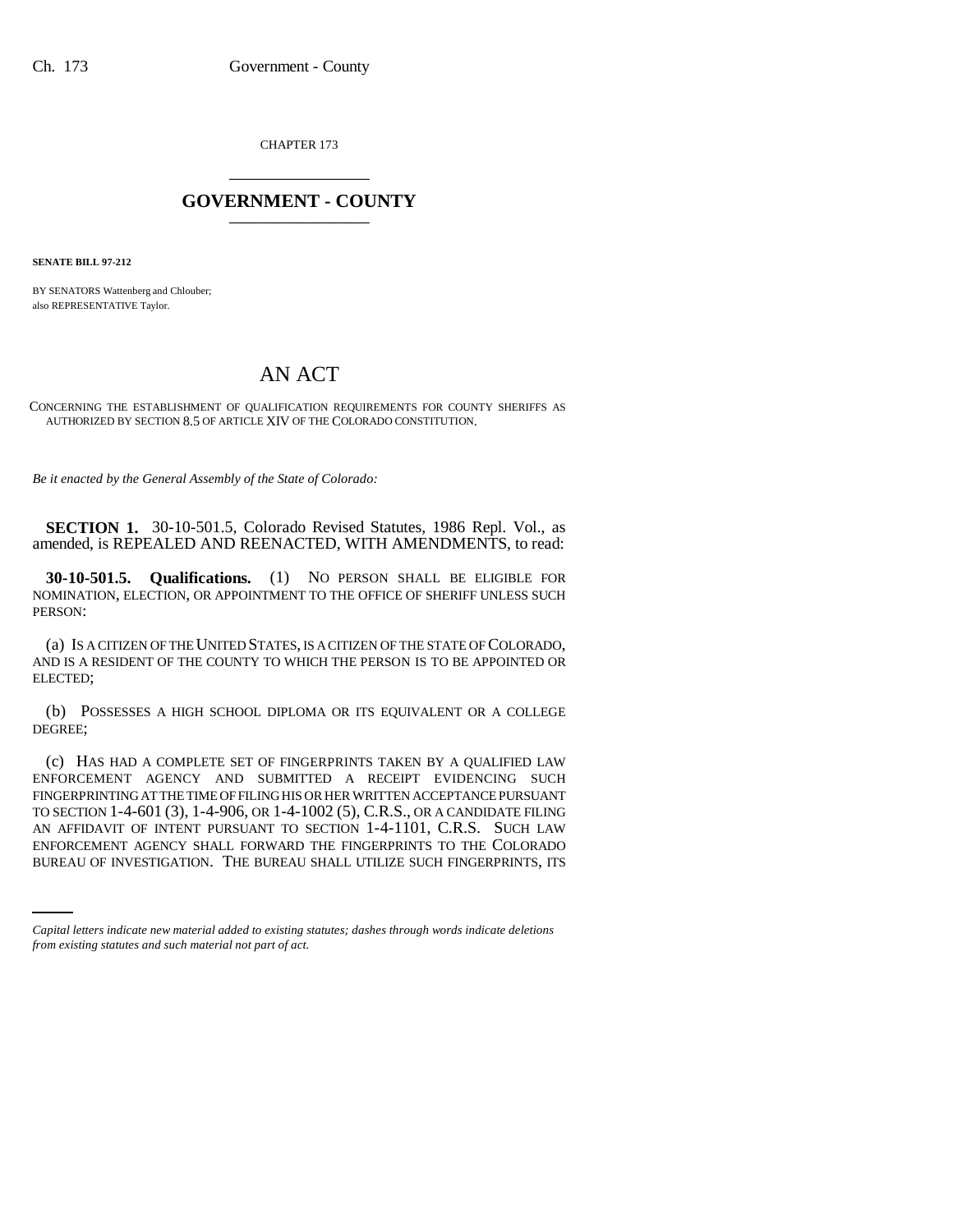Government - County Ch. 173

FILES AND RECORDS, AND THOSE OF THE FEDERAL BUREAU OF INVESTIGATION FOR THE PURPOSE OF DETERMINING WHETHER THE PERSON HAS EVER BEEN CONVICTED OF OR PLEADED GUILTY OR ENTERED A PLEA OF NOLO CONTENDERE TO ANY FELONY CHARGE UNDER FEDERAL OR STATE LAWS. THE COLORADO BUREAU OF INVESTIGATION SHALL NOTIFY THE COUNTY CLERK AND RECORDER OF THE COUNTY WHEREIN THE PERSON IS A CANDIDATE OF THE RESULTS OF THE FINGERPRINT ANALYSIS. IN THE EVENT THAT A CONVICTION OR PLEA IS DISCLOSED, SUCH PERSON SHALL BE DEEMED UNQUALIFIED FOR THE OFFICE OF SHERIFF, UNLESS PARDONED. THE RESULTS OF SUCH FINGERPRINT ANALYSIS SHALL BE CONFIDENTIAL; EXCEPT THAT THE COUNTY CLERK AND RECORDER MAY DIVULGE WHETHER SUCH PERSON IS QUALIFIED OR UNQUALIFIED FOR THE OFFICE OF SHERIFF.

**SECTION 2.** Part 5 of article 10 of title 30, Colorado Revised Statutes, 1986 Repl. Vol., as amended, is amended BY THE ADDITION OF THE FOLLOWING NEW SECTIONS to read:

**30-10-501.6. Training.** (1) EVERY PERSON ELECTED OR APPOINTED TO THE OFFICE OF SHERIFF FOR THE FIRST TIME SHALL:

(a) ATTEND A MINIMUM OF EIGHTY CLOCK HOURS AT A NEW SHERIFF TRAINING COURSE DEVELOPED AND FACILITATED EITHER BY THE COUNTY SHERIFFS OF COLORADO, INCORPORATED, OR ANY OTHER TRAINING RESOURCE AGENCY APPROVED BY THE COLORADO PEACE OFFICERS STANDARDS AND TRAINING BOARD, THE FIRST TIME SUCH TRAINING COURSE IS GIVEN AFTER THE PERSON'S ELECTION OR APPOINTMENT. THE COLORADO PEACE OFFICERS STANDARDS AND TRAINING BOARD SHALL HAVE DISCRETION TO ALLOW THE SUBSTITUTION OF ANY COMBINATION OF EDUCATION, EXPERIENCE, AND TRAINING DEEMED BY THE BOARD TO BE EQUIVALENT TO SUCH NEW SHERIFF TRAINING COURSE.

(b) OBTAIN BASIC PEACE OFFICER CERTIFICATION WITHIN ONE YEAR OF TAKING OFFICE. AN EXTENSION MAY BE GRANTED BY THE COLORADO PEACE OFFICERS STANDARDS AND TRAINING BOARD OF UP TO ONE YEAR TO OBTAIN SUCH CERTIFICATION UPON JUST CAUSE SHOWN. THE COLORADO PEACE OFFICERS STANDARDS AND TRAINING BOARD SHALL ISSUE WRITTEN FINDINGS OF FACT SUPPORTING SUCH AN EXTENSION.

(2) EVERY SHERIFF MUST POSSESS BASIC PEACE OFFICER CERTIFICATION AND SHALL UNDERGO AT LEAST TWENTY CLOCK HOURS OF IN-SERVICE TRAINING PROVIDED BY THE COUNTY SHERIFFS OF COLORADO, INCORPORATED, EVERY YEAR DURING SUCH SHERIFF'S TERM. THE COLORADO PEACE OFFICERS STANDARDS AND TRAINING BOARD SHALL HAVE DISCRETION TO WAIVE IN-SERVICE TRAINING UPON PRESENTATION OF EVIDENCE BY THE SHERIFF DEMONSTRATING JUST CAUSE FOR NONCOMPLETION OF SUCH TRAINING. THE COLORADO PEACE OFFICERS STANDARDS AND TRAINING BOARD SHALL HAVE DISCRETION TO ALLOW THE SUBSTITUTION OF ANY COMBINATION OF EDUCATION, EXPERIENCE, AND TRAINING DEEMED BY THE BOARD TO BE EQUIVALENT TO SUCH IN-SERVICE TRAINING OF AT LEAST TWENTY CLOCK HOURS ANNUALLY.

(3) THE COUNTY SHALL ONLY PAY ALL REASONABLE COSTS AND EXPENSES OF NEW SHERIFF AND IN-SERVICE TRAINING.

**30-10-501.7. Enforcement.** (1) IN THE EVENT A SHERIFF FAILS TO COMPLY WITH